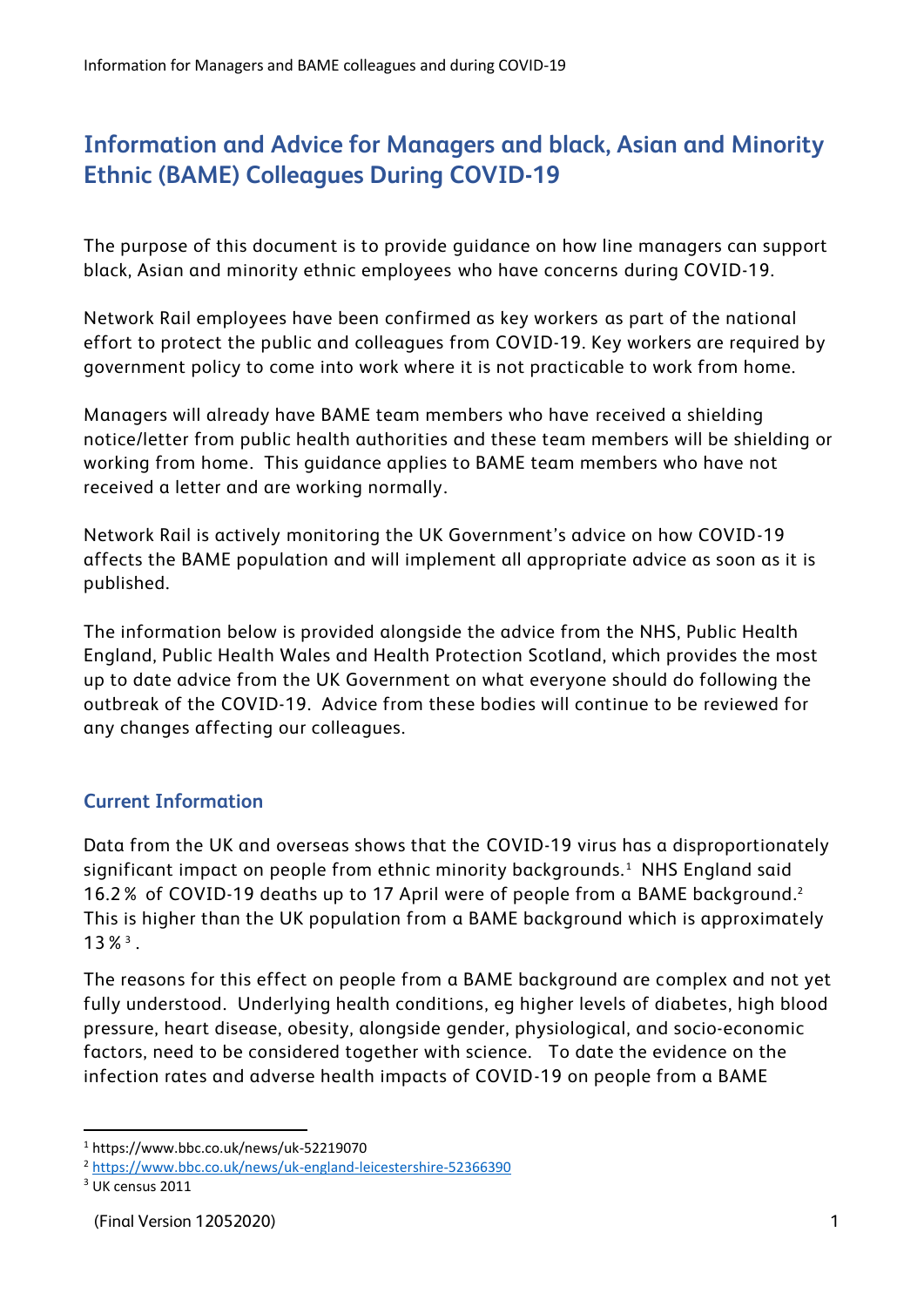background is inconclusive. To address this gap in understanding, the NHS and Public Health England have announced a review, which is now underway.

Network Rail will continually review the latest Government and Public Health England guidance, and once published, will respond to the findings of the UK government's report. In the interim, this document offers guidance on what line managers can do to support a discussion with BAME employees using the information that is available at the moment.

## **Advice**

Current guidance does not mandate self-isolation for people from a BAME background at this time, however, working from home where possible and putting social distancing into practice in the workplace should be followed.

As with all employees, line managers are encouraged to be conscious that BAME employees in their team may be worried about their own and their family's health in the light of the information published about COVID-19 and the impact on people from a BAME background. Black, Asian and minority ethnic colleagues are likely to be aware of family and friends that have been affected by COVID-19.

Line managers should have a conversation with their BAME team members to understand whether there are any concerns related to the impact of COVID-19 on their lives. This conversation can begin with line managers acknowledging that the reasons for the significantly higher impact on people from black, Asian and minority ethnic backgrounds are not fully understood, that it will be different for each person and the absence of a full explanation may give some people an additional cause for concern. Line managers can ask what support an individual needs. Please see the support section below for further advice.

Where possible and practicable, working from home may be authorised. Where this is not possible, employees should be given tasks that they can undertake using the current guidance for key workers. It is unlikely that there will be a need to change duties where social distancing is possible. However, diligence in achieving social distancing should be monitored along with regular thorough hand-washing, the cleaning of work areas, flexibility in start and finish times to allow for social distancing on journeys, and the use of personal protective equipment where appropriate. Further information can be found on the [Guidelines for key workers -](https://networkrail.sharepoint.com/sites/myconnect/communications/Documents/Guidelines_on_Social_Distancing_for_Key_workers.pdf?csf=1&e=dHDO38&cid=7cac37ea-8bc3-4f45-ab18-0db9caae87df) Social Distancing in the [workplace](https://networkrail.sharepoint.com/sites/myconnect/communications/Documents/Guidelines_on_Social_Distancing_for_Key_workers.pdf?csf=1&e=dHDO38&cid=7cac37ea-8bc3-4f45-ab18-0db9caae87df)

Where it is not possible for an employee to work from home, or return to work with their previous duties, it may be practicable for the employee to remain in work and undertake alternative duties. In cases where there is ongoing employee concern, or tasks involving